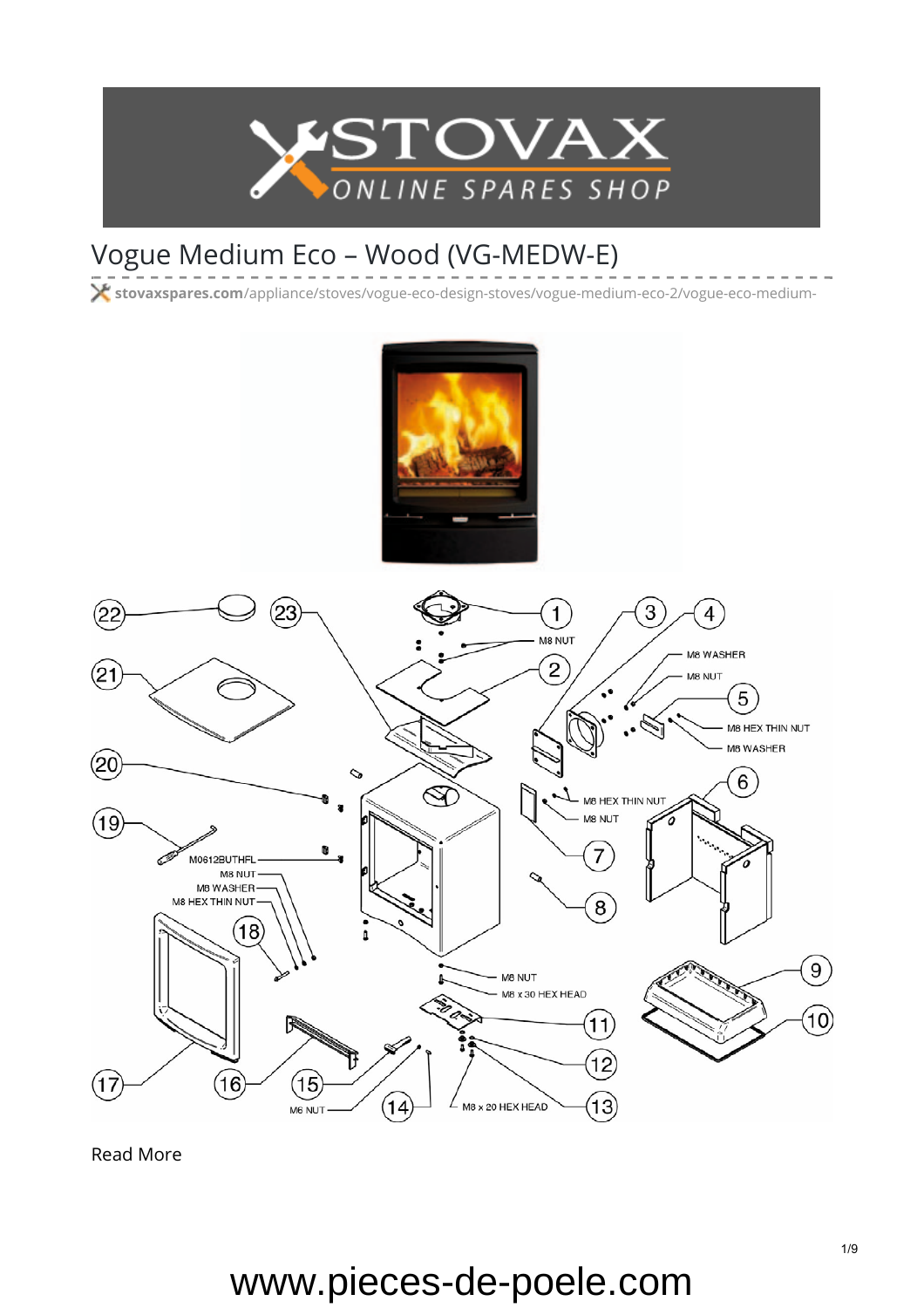| Ref.           | <b>Product</b><br>Code | <b>Description</b>                                                        |                                             |
|----------------|------------------------|---------------------------------------------------------------------------|---------------------------------------------|
| 1              | <b>MEC10754</b>        | Vision/Vogue Medium Eco 6" Flue<br>Adapter                                |                                             |
| $\overline{2}$ | ME601839               | Vision Medium Inner Top Plate                                             |                                             |
| 3              | <b>MEC10766</b>        | Vision Medium Flue Blank with Brick<br>Shelf                              |                                             |
| 4              | <b>MEC10827</b>        | Vision/Vogue Medium Eco 6in Rear Flu<br>Adapter                           |                                             |
| 5              | RA504109               | Vision/Vogue Medium/Sheraton 5 Wide<br>Eco Secondary Air Control Slider   |                                             |
| 6              | MEC10753               | Vision/Vogue Medium Eco WB<br>Complete Firebrick Assembly                 |                                             |
| 6              | N/A                    | See Brick Assembly Tab                                                    | This part is not<br>currently<br>available. |
| 7              | ME500717               | Data Plate Mount                                                          |                                             |
| 8              | ME601731               | Vision/Vogue/Sheraton 5<br>Eco/Chesterfield 5 Baffle Extension<br>Tube    |                                             |
| 9              | <b>CA7832</b>          | Vision/Vogue Medium Eco WB Cast<br>Base<br>Dimensions: 510x260x65mm       |                                             |
| 10             | 4950                   | 15mm x 2mm Self Adhesive Tape Seal -<br>2m Pack<br>1495mm length required |                                             |
| 11             | <b>MEC10751</b>        | Vision/Vogue Medium Eco WB Air<br><b>Control Main Plate</b>               |                                             |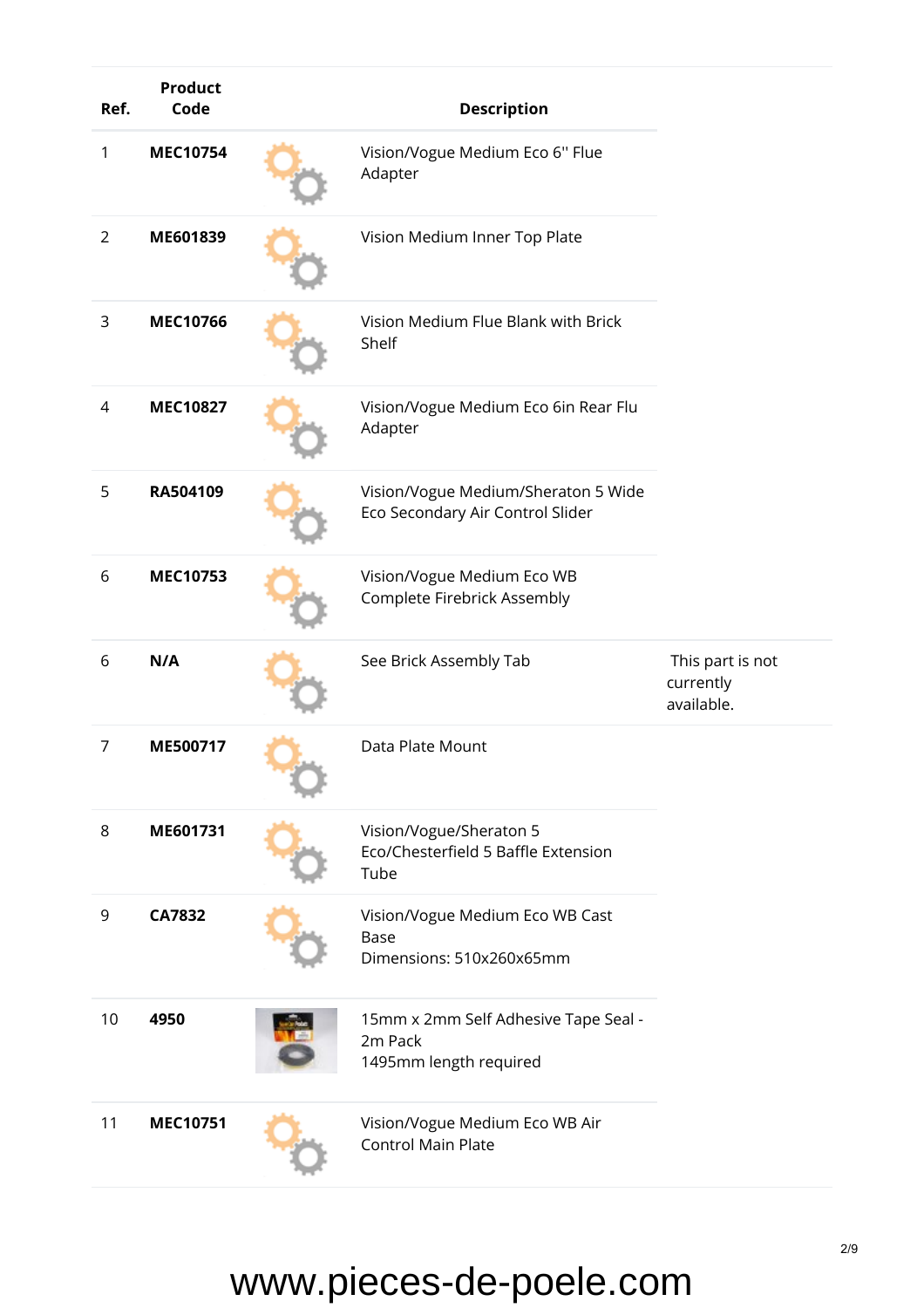| Ref. | <b>Product</b><br>Code  | <b>Description</b>                                   |   |
|------|-------------------------|------------------------------------------------------|---|
| 12   | <b>RVN-</b><br>ME600409 | Vision/Vogue O Ring                                  |   |
| 13   | ME601651                | Vision/Vogue Air Control Top Hat                     |   |
| 14   | FA500035                | M6 x 20mm Spring Plunger - Single<br>Plunger         |   |
| 15   | <b>MEC10655</b>         | Vogue Air Control Handle                             |   |
| 16   | <b>MEC10927</b>         | Vision/Vogue Medium Mk2 Log Guard                    | £ |
| 18   | ME601681                | Vision/Vogue Medium Eco Door Latch                   |   |
| 19   | <b>MEC8788</b>          | <b>Multifunction Tool</b>                            |   |
| 20   | <b>MEC10682</b>         | Vision/Vogue/Sheraton 5 Eco<br>Adjustable Door Hinge |   |
| 21   | <b>CA7805</b>           | Vogue Medium Eco Top Plate                           |   |
| 22   | <b>CA7812</b>           | Vogue Medium Eco Cast Top Plug                       |   |
| 23   | <b>MEC10755</b>         | Vision Medium Eco WB Baffle Plate                    |   |
|      | <b>M06NUTO</b>          | M6 Nut - Single Nut                                  |   |
|      | <b>M0820HHS</b>         | M8 x 20mm Hex Head Screw - Single<br>Screw           |   |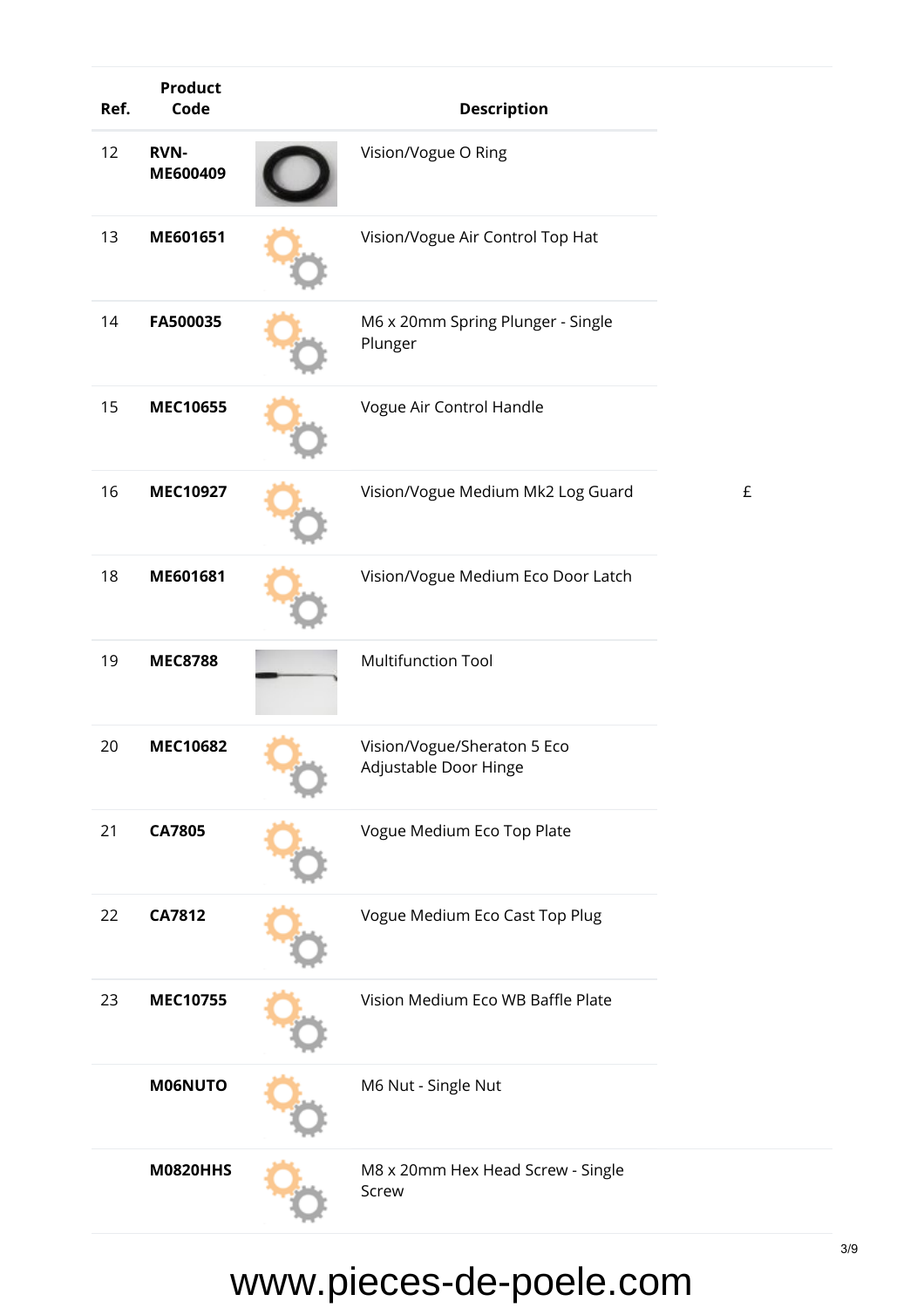

Drawing: PR10848-3

#### Do you have the correct appliance?

Before ordering your parts please ensure you have selected the correct appliance. To properly identify your appliance you will need to know your serial number and/or model number. Please use the [following guide](https://www.stovaxspares.com/find-your-databadge/) to help locate your data badge which contains your serial and model number information.



**Ref.** Product Code **Description** 

1 **[CA7809](https://www.stovaxspares.com/product/cast-door-vogue-eco-medium/)** Vogue Medium Eco Door Frame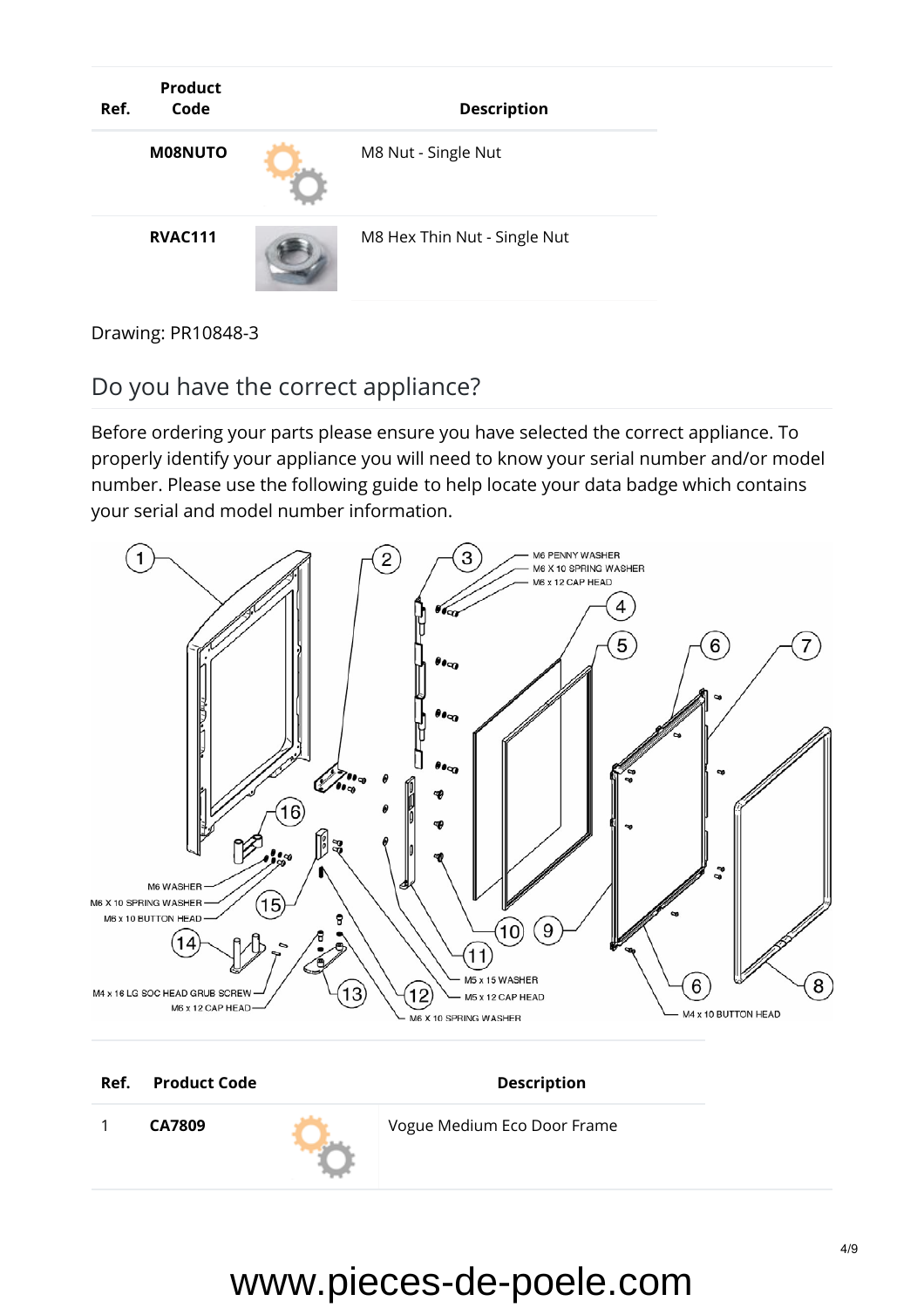| Ref. | <b>Product Code</b> | <b>Description</b>                                                                         |
|------|---------------------|--------------------------------------------------------------------------------------------|
| 2    | RA503930            | Vision/Vogue Eco Door Bracket                                                              |
| 3    | <b>MEC10736</b>     | Vision/Vogue/Sheraton 5 Hinge Plate<br>Assembly                                            |
| 4    | CE8233              | Vogue Medium/Sheraton 5 Wide Eco WB<br>Door Glass<br>Dimensions:<br>429x449x5mm430x450x5mm |
| 5    | 4950                | 15mm x 2mm Self Adhesive Tape Seal -<br>2m Pack<br>1350mm length required                  |
| 6    | RA504087            | Vogue Medium/Sheraton 5 Upper Door<br>Rope Channel                                         |
| 7    | RA504089            | Vogue Medium Left Hand Side Rope<br>Channel                                                |
| 8    | 5700                | 13mm Black Door Rope Seal with Adhesive<br>- 2m Pack<br>1570mm length required             |
| 9    | RA504088            | Vogue Medium Right Hand Side Rope<br>Channel                                               |
| 10   | ME601628            | Vogue 16mm Large Shoulder Screw                                                            |
| 11   | <b>MEC10765</b>     | Vogue Medium Door Catch Slider                                                             |
| 12   | <b>FA9508</b>       | 6mm x 22mm Spring                                                                          |
| 15   | ME601660            | Vogue Door Catch Block                                                                     |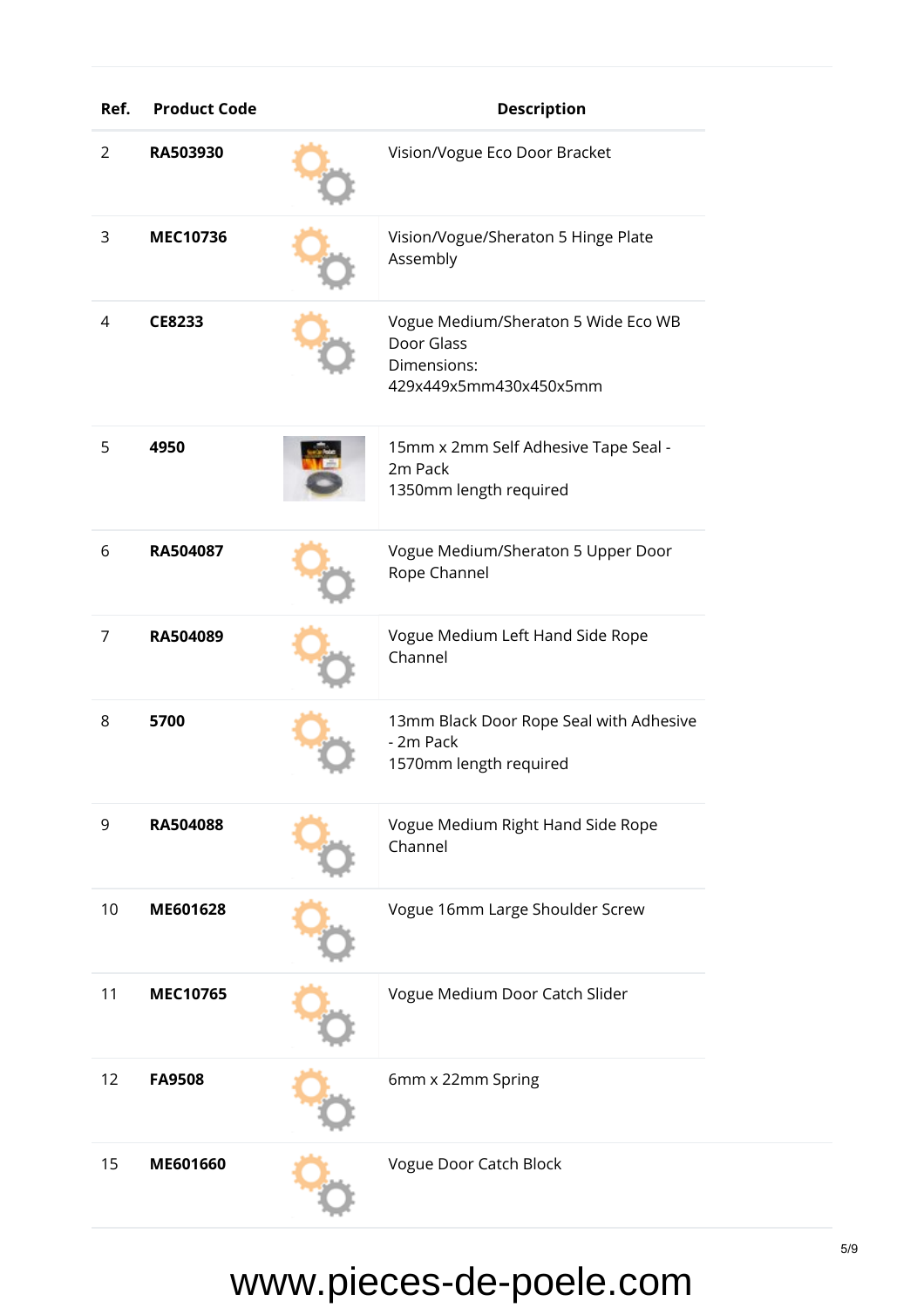| Ref. | <b>Product Code</b> | <b>Description</b>                                   |
|------|---------------------|------------------------------------------------------|
| 16   | <b>MEC10653</b>     | Vogue Door Handle Bracket                            |
|      | M0410BUTH           | M4 x 10mm Button Head Socket Screw -<br>Single Screw |
|      | <b>MO6WASHPEN</b>   | M6 Penny Washer - Single Washer                      |

Drawing: PR10675-4

#### Do you have the correct appliance?

Before ordering your parts please ensure you have selected the correct appliance. To properly identify your appliance you will need to know your serial number and/or model number. Please use the [following guide](https://www.stovaxspares.com/find-your-databadge/) to help locate your data badge which contains your serial and model number information.

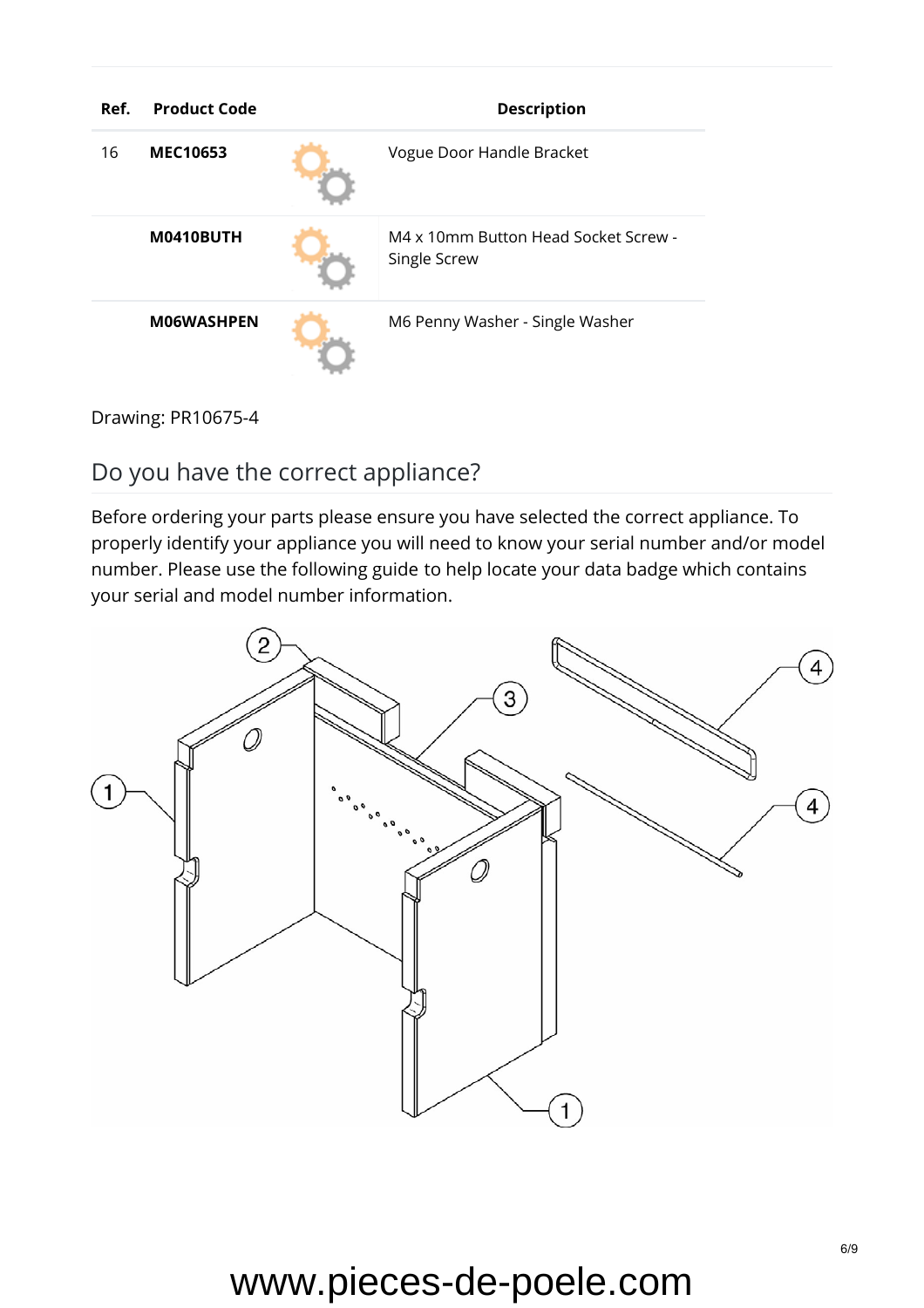| Ref.          | <b>Product</b><br>Code | <b>Description</b>                                                                    |
|---------------|------------------------|---------------------------------------------------------------------------------------|
| 1             | CE8236                 | Vision/Vogue Medium Eco WB Side Firebrick<br>Dimensions: 231x439x25mm                 |
| $\mathcal{P}$ | <b>CE8245</b>          | Vision/Vogue Medium/Sheraton 5 Eco Upper<br>Rear Firebrick<br>Dimensions: 155x65x30mm |
| 3             | <b>CE8237</b>          | Vision/Vogue Medium Eco WB Lower Rear<br>Firebrick<br>Dimensions: 505x358x30mm        |
| 4             | 4947                   | 8mm White Rope Seal with Adhesive - 2m Pack<br>1360mm length required                 |

Drawing: PR10853-2

#### Do you have the correct appliance?

Before ordering your parts please ensure you have selected the correct appliance. To properly identify your appliance you will need to know your serial number and/or model number. Please use the [following guide](https://www.stovaxspares.com/find-your-databadge/) to help locate your data badge which contains your serial and model number information.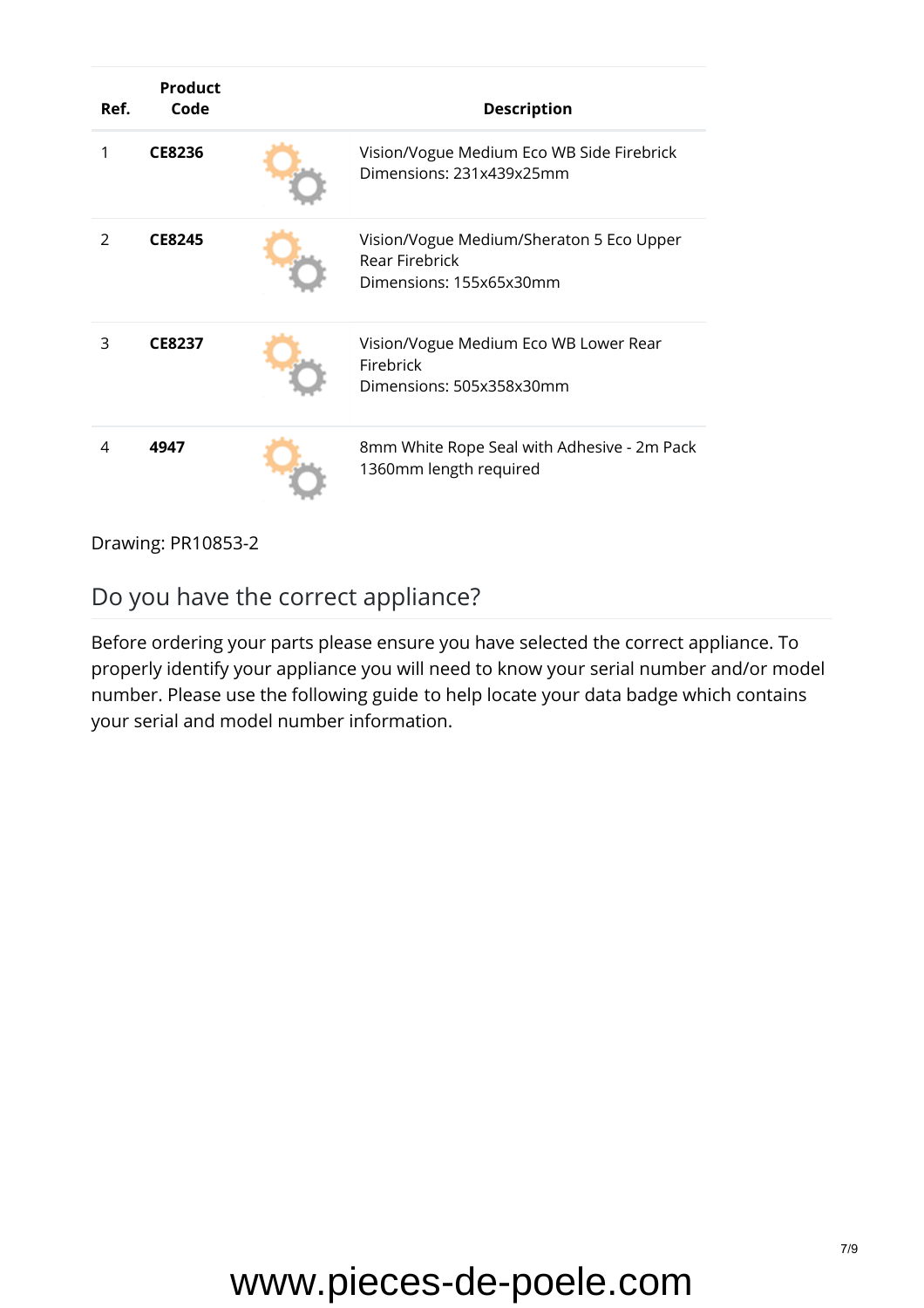

Drawing: PR10851

Do you have the correct appliance?

Before ordering your parts please ensure you have selected the correct appliance. To properly identify your appliance you will need to know your serial number and/or model